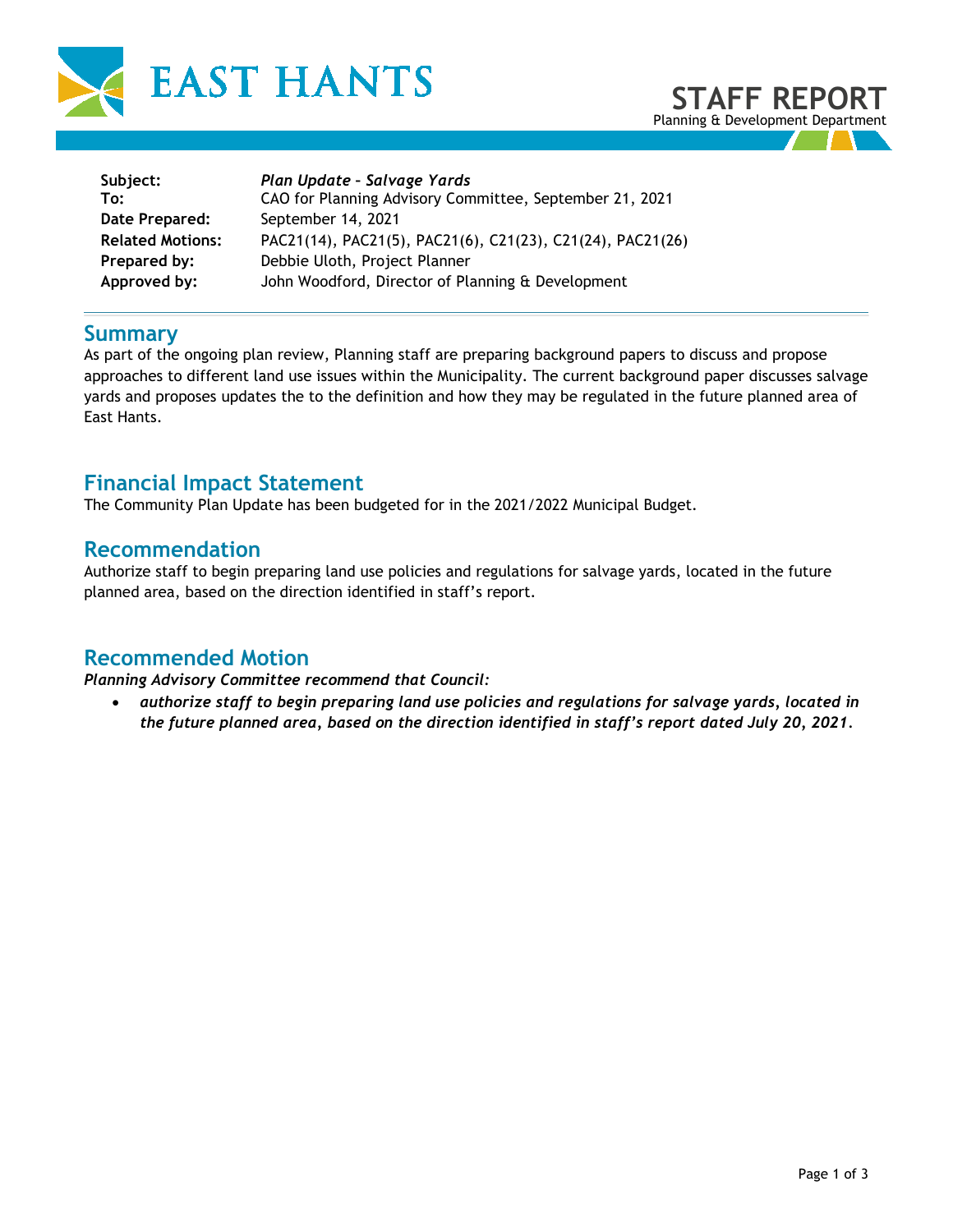# **Background**

As part of the process of bringing comprehensive planning to the future planned portion of East Hants, current land uses need to be identified and understood. Salvage yards are one of those uses.

Salvage yards are defined in the Land Use Bylaw as shown below. There is a similar definition for scrap yards.

**Salvage Yard** means any premises where used bodies or parts of automobiles, or used bodies or parts of other vehicles or machinery are placed or stored or kept. This use does not include the use of scrap yard.

**Scrap Yard** means a lot or premises used for the storage or handling of scrap material including but not limited to, wastepaper, rags, bones, bottles, used bicycles, vehicles, tires, metal, or other scrap material for salvage.

Under the current provisions of the East Hants Official Community Plan, Salvage Yards are only permitted in the Rural Use (RU) Zone and Industrial Commercial (IC) Zone by development agreement.

According to Nova Scotia Environment and Climate Change, there are three salvage yards that are in operation in the future planned area of East Hants. These salvage yards have been identified below with the associated PIDs and a satellite image from Viewpoint.



JEFF MILLER AUTO PARTS LIMITED COUNTRY HILLS AUTO SALES & PID 45210853 & 45159340, Noel Shore (35 & 80 acres) RECYCLED PARTS



PID 45130663, Upper Rawdon (12.6 acres)

W. D. LAWRENCE AUTO SALVAGE LIMITED PIDs 45330750, 45129582, 45129590 Upper Rawdon (total 181 acres)